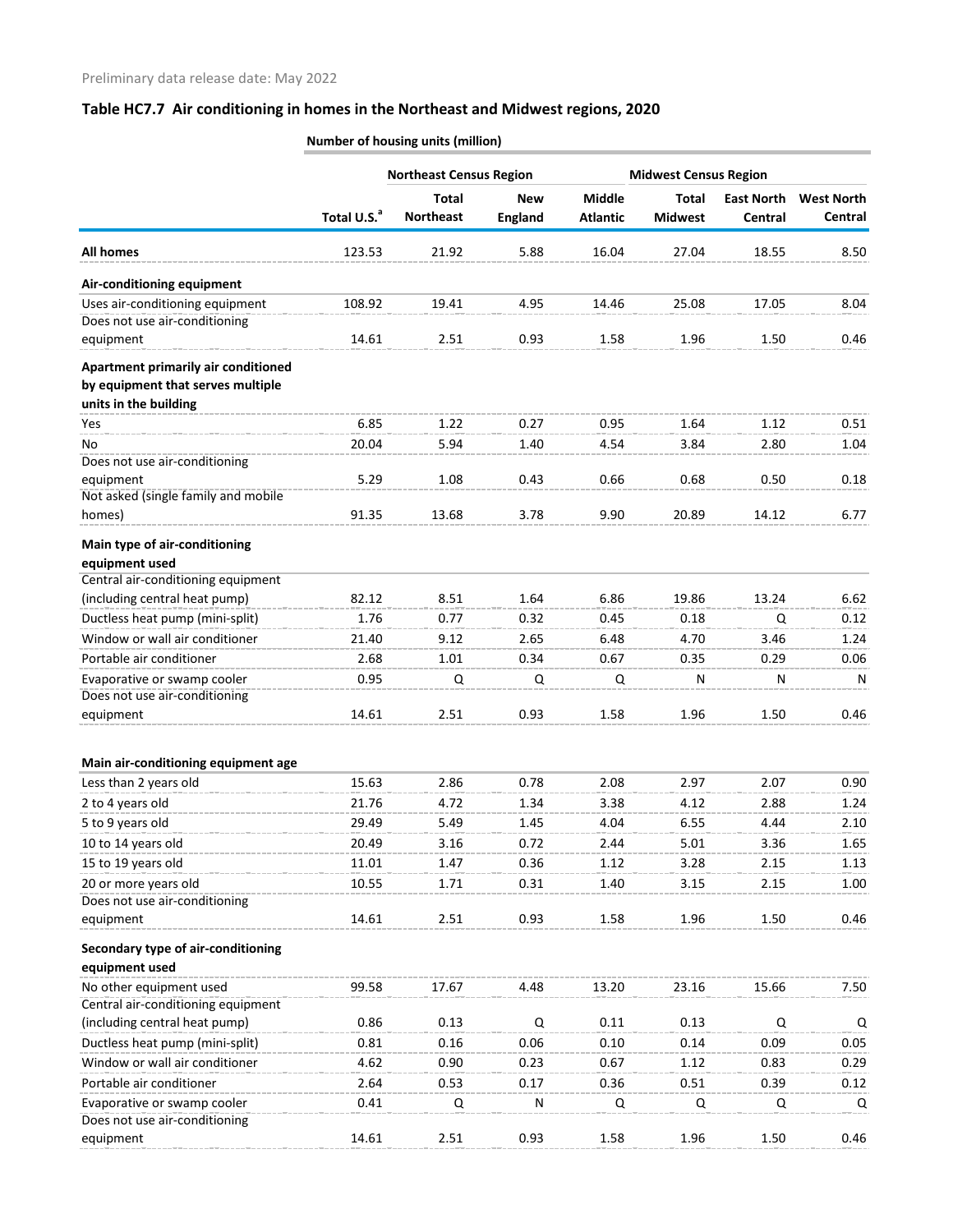|                                        |                         | <b>Northeast Census Region</b>   |                              |                                  | <b>Midwest Census Region</b>   |                              |                              |
|----------------------------------------|-------------------------|----------------------------------|------------------------------|----------------------------------|--------------------------------|------------------------------|------------------------------|
|                                        | Total U.S. <sup>a</sup> | <b>Total</b><br><b>Northeast</b> | <b>New</b><br><b>England</b> | <b>Middle</b><br><b>Atlantic</b> | <b>Total</b><br><b>Midwest</b> | <b>East North</b><br>Central | <b>West North</b><br>Central |
| <b>All homes</b>                       | 123.53                  | 21.92                            | 5.88                         | 16.04                            | 27.04                          | 18.55                        | 8.50                         |
| Number of ductless heat pump           |                         |                                  |                              |                                  |                                |                              |                              |
| indoor units                           |                         |                                  |                              |                                  |                                |                              |                              |
| One                                    | 1.21                    | 0.28                             | 0.14                         | 0.14                             | 0.20                           | 0.09                         | 0.10                         |
| Two                                    | 0.64                    | 0.30                             | 0.12                         | 0.17                             | Q                              | Q                            | Q                            |
| <b>Three</b>                           | 0.32                    | 0.16                             | 0.05                         | 0.10                             | Q                              | Q                            | Q                            |
| Four or more                           | 0.41                    | 0.19                             | 0.05                         | 0.14                             | Q                              | Q                            | Q                            |
| Does not use a ductless heat pump      | 106.35                  | 18.49                            | 4.58                         | 13.91                            | 24.76                          | 16.90                        | 7.86                         |
| Does not use air-conditioning          |                         |                                  |                              |                                  |                                |                              |                              |
| equipment                              | 14.61                   | 2.51                             | 0.93                         | 1.58                             | 1.96                           | 1.50                         | 0.46                         |
| Number of window or wall air           |                         |                                  |                              |                                  |                                |                              |                              |
| conditioners used                      |                         |                                  |                              |                                  |                                |                              |                              |
| One                                    | 11.89                   | 3.44                             | 1.07                         | 2.37                             | 3.31                           | 2.38                         | 0.93                         |
| Two                                    | 8.24                    | 3.67                             | 0.95                         | 2.72                             | 1.57                           | 1.15                         | 0.42                         |
| Three                                  | 3.72                    | 1.80                             | 0.52                         | 1.28                             | 0.65                           | 0.52                         | 0.13                         |
| Four or more                           | 2.18                    | 1.12                             | 0.34                         | 0.79                             | 0.28                           | 0.23                         | Q                            |
| Does not use window or wall air        |                         |                                  |                              |                                  |                                |                              |                              |
| conditioners                           | 82.89                   | 9.38                             | 2.07                         | 7.31                             | 19.27                          | 12.76                        | 6.51                         |
| Does not use air-conditioning          |                         |                                  |                              |                                  |                                |                              |                              |
| equipment                              | 14.61                   | 2.51                             | 0.93                         | 1.58                             | 1.96                           | 1.50                         | 0.46                         |
| Number of portable air conditioners    |                         |                                  |                              |                                  |                                |                              |                              |
| used                                   |                         |                                  |                              |                                  |                                |                              |                              |
| One                                    | 3.64                    | 0.90                             | 0.30                         | 0.60                             | 0.62                           | 0.50                         | 0.12                         |
| Two                                    | 1.28                    | 0.49                             | 0.13                         | 0.36                             | 0.19                           | 0.14                         | Q                            |
| Three                                  | 0.29                    | 0.12                             | 0.06                         | Q                                | Q                              | Q                            | Q                            |
| Four or more                           | 0.10                    | Q                                | Q                            | N                                | N                              | N                            | N                            |
| Does not use portable air conditioners | 103.60                  | 17.87                            | 4.44                         | 13.43                            | 24.23                          | 16.37                        | 7.86                         |
| Does not use air-conditioning          |                         |                                  |                              |                                  |                                |                              |                              |
| equipment                              | 14.61                   | 2.51                             | 0.93                         | 1.58                             | 1.96                           | 1.50                         | 0.46                         |
| Has thermostat                         |                         |                                  |                              |                                  |                                |                              |                              |
| Yes                                    | 109.35                  | 18.53                            | 5.38                         | 13.15                            | 25.40                          | 17.43                        | 7.97                         |
| Smart or internet-connected            |                         |                                  |                              |                                  |                                |                              |                              |
| thermostat                             | 12.78                   | 1.78                             | 0.53                         | 1.25                             | 2.73                           | 1.95                         | 0.78                         |
| Programmable thermostat                | 52.49                   | 8.26                             | 2.09                         | 6.17                             | 12.18                          | 8.44                         | 3.74                         |
| Non-programmable thermostat            | 44.08                   | 8.49                             | 2.76                         | 5.73                             | 10.49                          | 7.03                         | 3.46                         |
| No.                                    | 12.73                   | 3.34                             | 0.48                         | 2.86                             | 1.56                           | 1.06                         | 0.50                         |
| Does not use heating or air-           |                         |                                  |                              |                                  |                                |                              |                              |
| conditioning equipment                 | 1.45                    | Q                                | Q                            | Q                                | Q                              | Q                            | Q                            |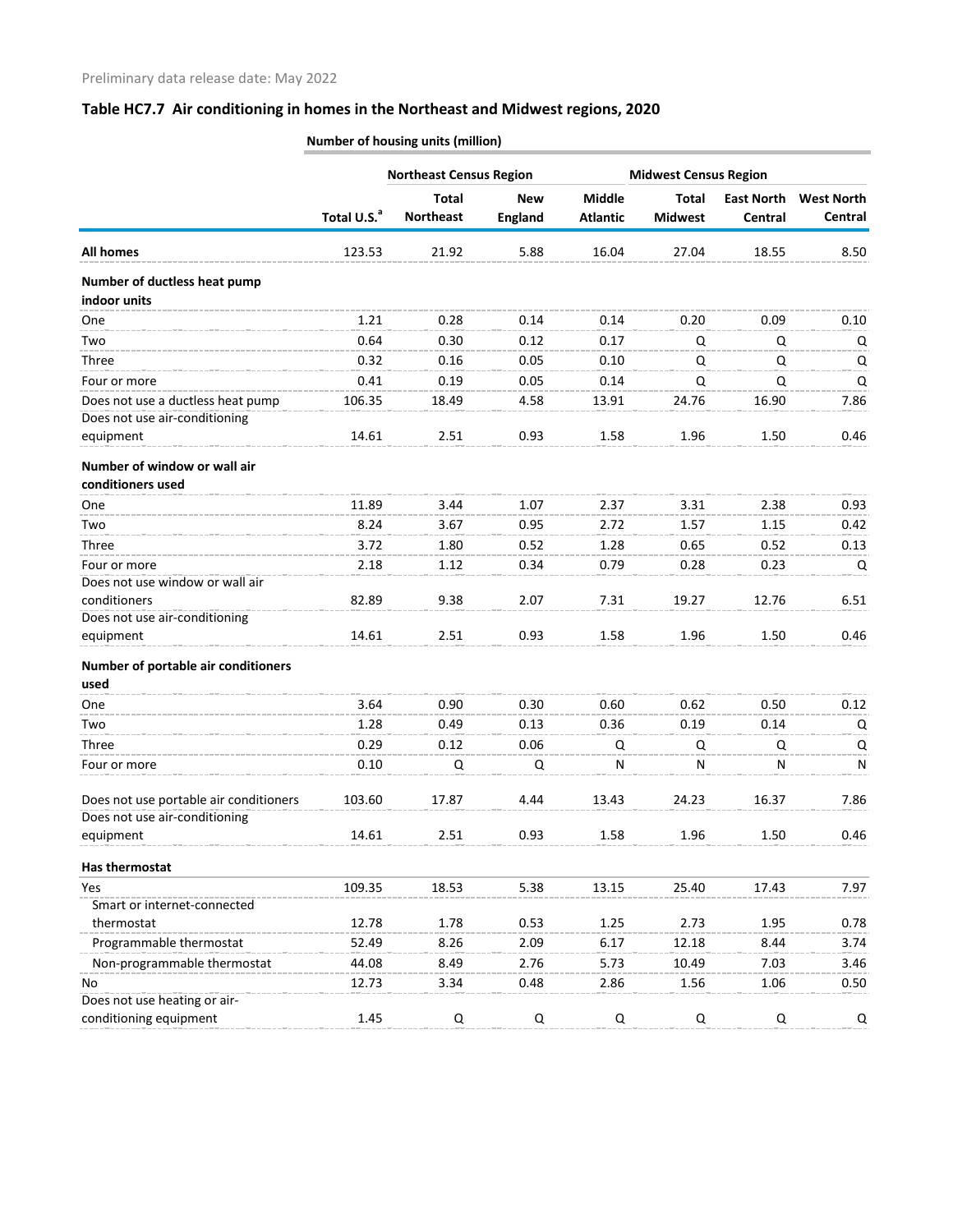|                                            |                         | <b>Northeast Census Region</b>   |                              |                                  | <b>Midwest Census Region</b>   |                              |                              |
|--------------------------------------------|-------------------------|----------------------------------|------------------------------|----------------------------------|--------------------------------|------------------------------|------------------------------|
|                                            | Total U.S. <sup>a</sup> | <b>Total</b><br><b>Northeast</b> | <b>New</b><br><b>England</b> | <b>Middle</b><br><b>Atlantic</b> | <b>Total</b><br><b>Midwest</b> | <b>East North</b><br>Central | <b>West North</b><br>Central |
| <b>All homes</b>                           | 123.53                  | 21.92                            | 5.88                         | 16.04                            | 27.04                          | 18.55                        | 8.50                         |
| Air-conditioning equipment control         |                         |                                  |                              |                                  |                                |                              |                              |
| Sets one temperature and leaves it         |                         |                                  |                              |                                  |                                |                              |                              |
| there most of the time                     | 45.50                   | 5.66                             | 1.18                         | 4.48                             | 11.06                          | 7.37                         | 3.69                         |
| Manually adjusts the temperature           | 25.20                   | 4.11                             | 1.12                         | 2.99                             | 5.25                           | 3.48                         | 1.77                         |
| Programmable or smart thermostat           |                         |                                  |                              |                                  |                                |                              |                              |
| automatically adjusts the temperature      | 16.59                   | 2.42                             | 0.56                         | 1.86                             | 4.27                           | 2.93                         | 1.34                         |
| Turns equipment on or off as needed        | 18.56                   | 5.95                             | 1.83                         | 4.12                             | 4.02                           | 2.90                         | 1.12                         |
| Household does not have control over       |                         |                                  |                              |                                  |                                |                              |                              |
| the air-conditioning equipment             | 3.04                    | 1.26                             | 0.26                         | 1.00                             | 0.48                           | 0.36                         | 0.12                         |
| Controls air-conditioning equipment        |                         |                                  |                              |                                  |                                |                              |                              |
| some other way                             | Q                       | Q                                | ${\sf N}$                    | Q                                | Q                              | Q                            | ${\sf N}$                    |
| Does not use air-conditioning<br>equipment | 14.61                   | 2.51                             | 0.93                         | 1.58                             | 1.96                           | 1.50                         | 0.46                         |
|                                            |                         |                                  |                              |                                  |                                |                              |                              |
| Summer indoor daytime temperature          |                         |                                  |                              |                                  |                                |                              |                              |
| when someone is home                       |                         |                                  |                              |                                  |                                |                              |                              |
| 69 degrees or less                         | 22.99                   | 6.38                             | 1.67                         | 4.72                             | 5.97                           | 4.24                         | 1.73                         |
| 70 degrees                                 | 18.41                   | 4.00                             | 1.10                         | 2.90                             | 4.46                           | 2.99                         | 1.47                         |
| 71 to 73 degrees                           | 23.68                   | 3.65                             | 0.75                         | 2.91                             | 6.30                           | 4.32                         | 1.98                         |
| 74 to 76 degrees                           | 27.09                   | 3.50                             | 0.98                         | 2.53                             | 5.77                           | 3.80                         | 1.97                         |
| 77 to 79 degrees                           | 11.68                   | 1.07                             | 0.24                         | 0.83                             | 1.83                           | 1.19                         | 0.64                         |
| 80 degrees or more                         | 5.07                    | 0.80                             | 0.22                         | 0.58                             | 0.75                           | 0.51                         | 0.24                         |
| Does not use air-conditioning              |                         |                                  |                              |                                  |                                |                              |                              |
| equipment                                  | 14.61                   | 2.51                             | 0.93                         | 1.58                             | 1.96                           | 1.50                         | 0.46                         |
| Summer indoor daytime temperature          |                         |                                  |                              |                                  |                                |                              |                              |
| when no one is home                        |                         |                                  |                              |                                  |                                |                              |                              |
| 69 degrees or less                         | 18.96                   | 4.89                             | 1.21                         | 3.69                             | 5.29                           | 3.79                         | 1.50                         |
| 70 degrees                                 | 14.13                   | 2.86                             | 0.80                         | 2.06                             | 3.60                           | 2.40                         | 1.20                         |
| 71 to 73 degrees                           | 17.00                   | 2.73                             | 0.61                         | 2.12                             | 4.77                           | 3.28                         | 1.49                         |
| 74 to 76 degrees                           | 27.10                   | 4.24                             | 1.23                         | 3.01                             | 6.58                           | 4.40                         | 2.18                         |
| 77 to 79 degrees                           | 15.04                   | 1.63                             | 0.40                         | 1.22                             | 2.60                           | 1.76                         | 0.84                         |
| 80 degrees or more                         | 16.69                   | 3.05                             | 0.70                         | 2.36                             | 2.24                           | 1.42                         | 0.82                         |
| Does not use air-conditioning              |                         |                                  |                              |                                  |                                |                              |                              |
| equipment                                  | 14.61                   | 2.51                             | 0.93                         | 1.58                             | 1.96                           | 1.50                         | 0.46                         |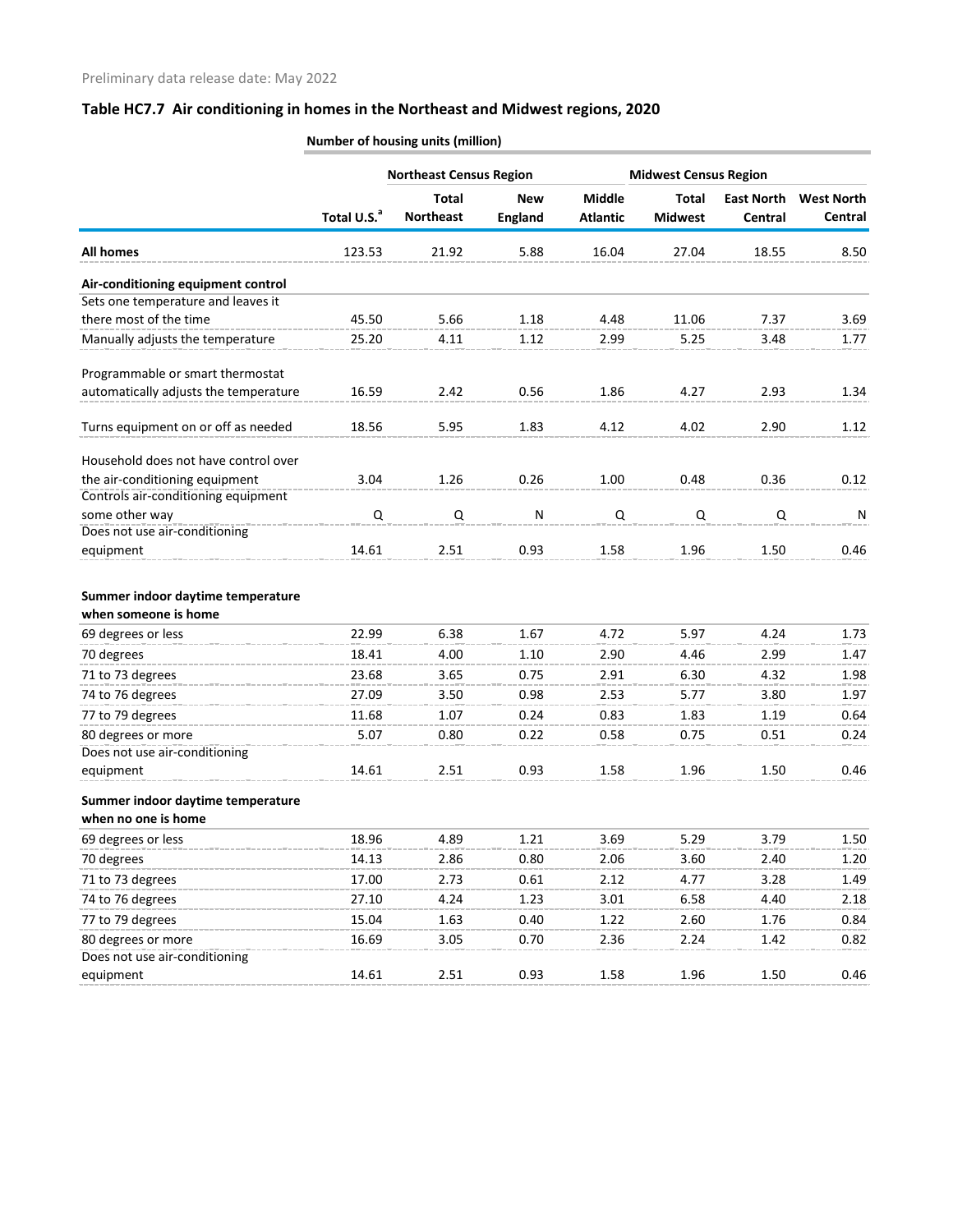|                                            |                         | <b>Northeast Census Region</b>   |                              |                           | <b>Midwest Census Region</b>   |                              |                              |
|--------------------------------------------|-------------------------|----------------------------------|------------------------------|---------------------------|--------------------------------|------------------------------|------------------------------|
|                                            | Total U.S. <sup>a</sup> | <b>Total</b><br><b>Northeast</b> | <b>New</b><br><b>England</b> | Middle<br><b>Atlantic</b> | <b>Total</b><br><b>Midwest</b> | <b>East North</b><br>Central | <b>West North</b><br>Central |
| <b>All homes</b>                           | 123.53                  | 21.92                            | 5.88                         | 16.04                     | 27.04                          | 18.55                        | 8.50                         |
| Summer indoor temperature at night         |                         |                                  |                              |                           |                                |                              |                              |
| 69 degrees or less                         | 30.19                   | 7.50                             | 1.99                         | 5.51                      | 7.50                           | 5.38                         | 2.12                         |
| 70 degrees                                 | 19.70                   | 3.98                             | 1.10                         | 2.88                      | 4.39                           | 2.84                         | 1.55                         |
| 71 to 73 degrees                           | 22.74                   | 3.43                             | 0.76                         | 2.67                      | 5.78                           | 3.92                         | 1.86                         |
| 74 to 76 degrees                           | 23.06                   | 3.07                             | 0.76                         | 2.31                      | 5.25                           | 3.55                         | 1.70                         |
| 77 to 79 degrees                           | 9.07                    | 0.81                             | 0.15                         | 0.66                      | 1.53                           | 0.95                         | 0.57                         |
| 80 degrees or more                         | 4.15                    | 0.62                             | 0.20                         | 0.42                      | 0.64                           | 0.40                         | 0.24                         |
| Does not use air-conditioning<br>equipment | 14.61                   | 2.51                             | 0.93                         | 1.58                      | 1.96                           | 1.50                         | 0.46                         |
| <b>Air-conditioned basement</b>            |                         |                                  |                              |                           |                                |                              |                              |
| Yes                                        | 17.18                   | 2.57                             | 0.39                         | 2.17                      | 9.59                           | 6.01                         | 3.58                         |
| No                                         | 16.26                   | 7.45                             | 2.50                         | 4.95                      | 5.15                           | 3.78                         | 1.37                         |
| Not asked (air-conditioned homes           |                         |                                  |                              |                           |                                |                              |                              |
| with no basement)                          | 42.54                   | 1.82                             | 0.27                         | 1.54                      | 3.98                           | 2.77                         | 1.22                         |
| Not asked (un-air-conditioned homes,       |                         |                                  |                              |                           |                                |                              |                              |
| apartments, and mobile homes)              | 47.55                   | 10.09                            | 2.70                         | 7.38                      | 8.33                           | 5.99                         | 2.33                         |
| <b>Air-conditioned attic</b>               |                         |                                  |                              |                           |                                |                              |                              |
| Yes                                        | 2.22                    | 0.46                             | 0.08                         | 0.39                      | 0.76                           | 0.52                         | 0.24                         |
| No                                         | 49.78                   | 7.22                             | 2.11                         | 5.11                      | 11.77                          | 8.06                         | 3.71                         |
| Not asked (air-conditioned homes           |                         |                                  |                              |                           |                                |                              |                              |
| with no attic)                             | 23.97                   | 4.16                             | 0.99                         | 3.17                      | 6.18                           | 3.97                         | 2.22                         |
| Not asked (un-air-conditioned homes,       |                         |                                  |                              |                           |                                |                              |                              |
| apartments, and mobile homes)              | 47.55                   | 10.09                            | 2.70                         | 7.38                      | 8.33                           | 5.99                         | 2.33                         |
| Air-conditioned attached garage            |                         |                                  |                              |                           |                                |                              |                              |
| Yes                                        | 1.64                    | 0.17                             | 0.04                         | 0.14                      | 0.40                           | 0.22                         | 0.17                         |
| No                                         | 45.97                   | 6.20                             | 1.57                         | 4.63                      | 11.53                          | 7.60                         | 3.93                         |
| Not asked (air-conditioned homes           |                         |                                  |                              |                           |                                |                              |                              |
| with no attached garage)                   | 28.37                   | 5.46                             | 1.57                         | 3.90                      | 6.79                           | 4.73                         | 2.06                         |
| Not asked (un-air-conditioned homes,       |                         |                                  |                              |                           |                                |                              |                              |
| apartments, and mobile homes)              | 47.55                   | 10.09                            | 2.70                         | 7.38                      | 8.33                           | 5.99                         | 2.33                         |
| Dehumidifier usage                         |                         |                                  |                              |                           |                                |                              |                              |
| Uses a dehumidifier                        | 20.53                   | 6.50                             | 1.90                         | 4.60                      | 8.00                           | 5.61                         | 2.39                         |
| Uses only occasionally                     | 2.95                    | 0.69                             | 0.15                         | 0.54                      | 0.84                           | 0.56                         | 0.28                         |
| Uses only during summer months             | 8.30                    | 2.85                             | 0.99                         | 1.86                      | 3.84                           | 2.46                         | 1.38                         |
| Uses about half of the year                | 3.14                    | 1.11                             | 0.34                         | 0.77                      | 1.09                           | 0.85                         | 0.24                         |
| Uses all or almost all of the year         | 6.11                    | 1.83                             | 0.41                         | 1.42                      | 2.21                           | 1.72                         | 0.49                         |
| Does not use a dehumidifier                | 103.00                  | 15.42                            | 3.98                         | 11.44                     | 19.05                          | 12.94                        | 6.10                         |
|                                            |                         |                                  |                              |                           |                                |                              |                              |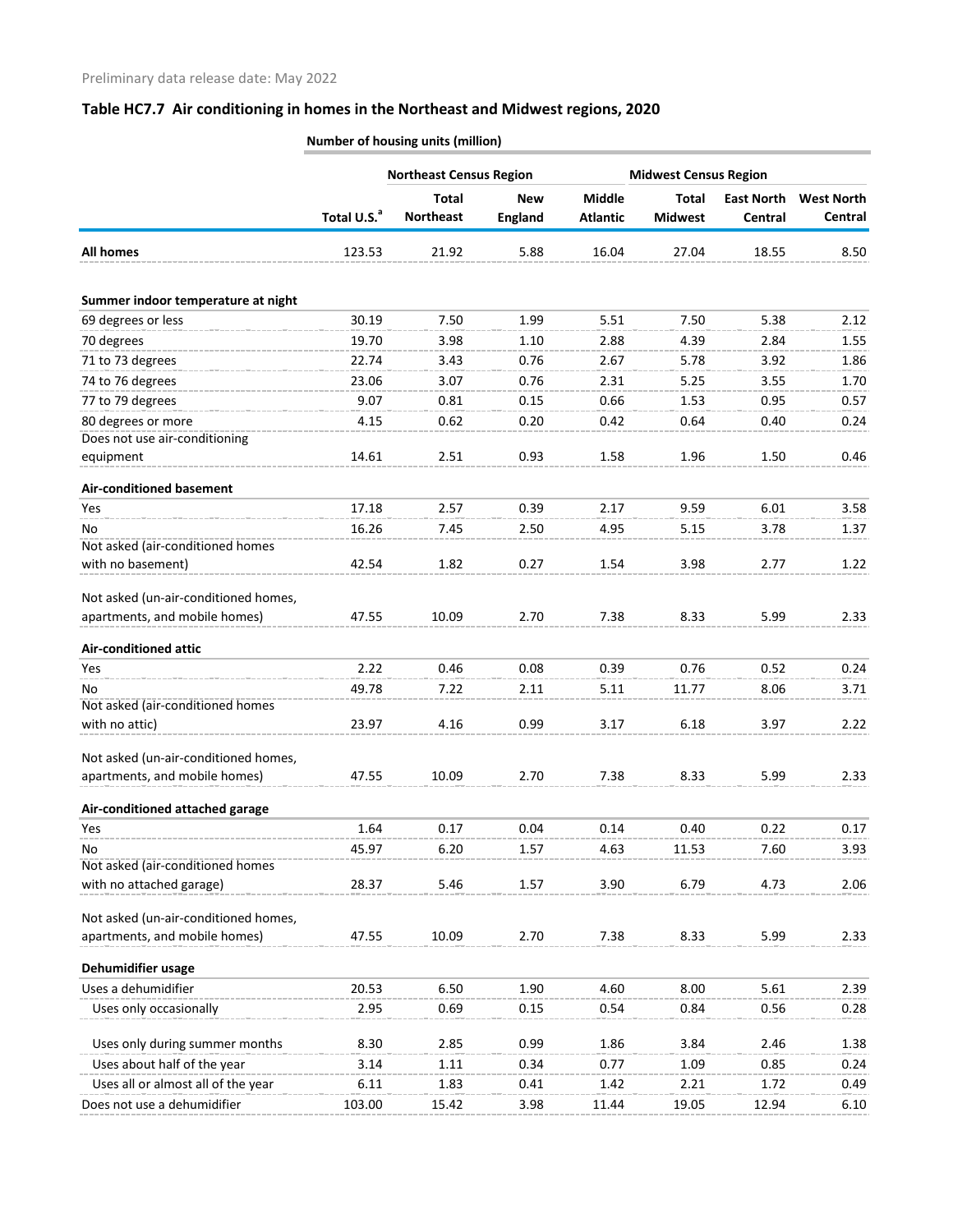|                                             |                         | <b>Northeast Census Region</b>   |                              |                                  | <b>Midwest Census Region</b>   |                              |                              |
|---------------------------------------------|-------------------------|----------------------------------|------------------------------|----------------------------------|--------------------------------|------------------------------|------------------------------|
|                                             | Total U.S. <sup>a</sup> | <b>Total</b><br><b>Northeast</b> | <b>New</b><br><b>England</b> | <b>Middle</b><br><b>Atlantic</b> | <b>Total</b><br><b>Midwest</b> | <b>East North</b><br>Central | <b>West North</b><br>Central |
| <b>All homes</b>                            | 123.53                  | 21.92                            | 5.88                         | 16.04                            | 27.04                          | 18.55                        | 8.50                         |
| Fan types used (more than one may<br>apply) |                         |                                  |                              |                                  |                                |                              |                              |
| Ceiling fans                                | 89.45                   | 12.59                            | 3.17                         | 9.42                             | 20.07                          | 13.59                        | 6.48                         |
| Floor or window fans                        | 54.39                   | 10.83                            | 3.22                         | 7.61                             | 13.72                          | 9.51                         | 4.20                         |
| Whole house fans                            | 7.99                    | 0.97                             | 0.20                         | 0.77                             | 1.82                           | 1.27                         | 0.55                         |
| Attic fans                                  | 10.72                   | 2.15                             | 0.37                         | 1.79                             | 2.15                           | 1.40                         | 0.76                         |
| Number of ceiling fans used                 |                         |                                  |                              |                                  |                                |                              |                              |
| 0                                           | 34.08                   | 9.33                             | 2.71                         | 6.62                             | 6.97                           | 4.96                         | 2.01                         |
| 1                                           | 19.94                   | 3.74                             | 1.00                         | 2.74                             | 5.18                           | 3.66                         | 1.52                         |
| $\overline{2}$                              | 19.42                   | 3.36                             | 0.95                         | 2.40                             | 4.59                           | 3.05                         | 1.54                         |
| 3                                           | 16.02                   | 2.08                             | 0.47                         | 1.61                             | 3.73                           | 2.46                         | 1.26                         |
| 4 or more                                   | 34.07                   | 3.42                             | 0.75                         | 2.67                             | 6.57                           | 4.42                         | 2.15                         |
| Most used ceiling fan usage                 |                         |                                  |                              |                                  |                                |                              |                              |
| Uses a ceiling fan                          | 89.45                   | 12.59                            | 3.17                         | 9.42                             | 20.07                          | 13.59                        | 6.48                         |
| Uses only occasionally                      | 28.83                   | 4.43                             | 1.06                         | 3.37                             | 7.23                           | 4.94                         | 2.30                         |
| Uses only during summer months              | 22.13                   | 4.12                             | 1.16                         | 2.96                             | 5.11                           | 3.56                         | 1.55                         |
| Uses about half of the year                 | 9.56                    | 1.17                             | 0.29                         | 0.88                             | 2.05                           | 1.43                         | 0.63                         |
| Uses all or almost all of the year          | 28.92                   | 2.87                             | 0.66                         | 2.21                             | 5.66                           | 3.66                         | 2.01                         |
| Does not use a ceiling fan                  | 34.08                   | 9.33                             | 2.71                         | 6.62                             | 6.97                           | 4.96                         | 2.01                         |
| Number of floor or window fans used         |                         |                                  |                              |                                  |                                |                              |                              |
| 0                                           | 69.14                   | 11.09                            | 2.65                         | 8.43                             | 13.33                          | 9.03                         | 4.29                         |
| 1                                           | 24.53                   | 4.65                             | 1.38                         | 3.27                             | 6.07                           | 4.03                         | 2.04                         |
| $\overline{2}$                              | 18.85                   | 3.88                             | 1.08                         | 2.81                             | 4.84                           | 3.45                         | 1.39                         |
| 3                                           | 7.04                    | 1.45                             | 0.44                         | 1.01                             | 1.87                           | 1.38                         | 0.49                         |
| 4 or more                                   | 3.96                    | 0.85                             | 0.33                         | 0.52                             | 0.94                           | 0.65                         | 0.29                         |
|                                             |                         |                                  |                              |                                  |                                |                              |                              |

**Number of housing units (million)**

Source: U.S. Energy Information Administration, Office of Energy Demand and Integrated Statistics, Form EIA-457A of the *2020 Residential Energy Consumption Survey*

Notes: Because of rounding, data may not sum to totals. See RECS Terminology for the definitions of terms used in these tables.

<sup>a</sup> Total U.S. includes all primary occupied housing units in the 50 states and the District of Columbia. Vacant housing units, seasonal units, second homes, military houses, and group quarters are excluded.

Q = Data withheld because either the relative standard error (RSE) was greater than 50% or fewer than 10 households were in the reporting sample. N = No households in reporting sample.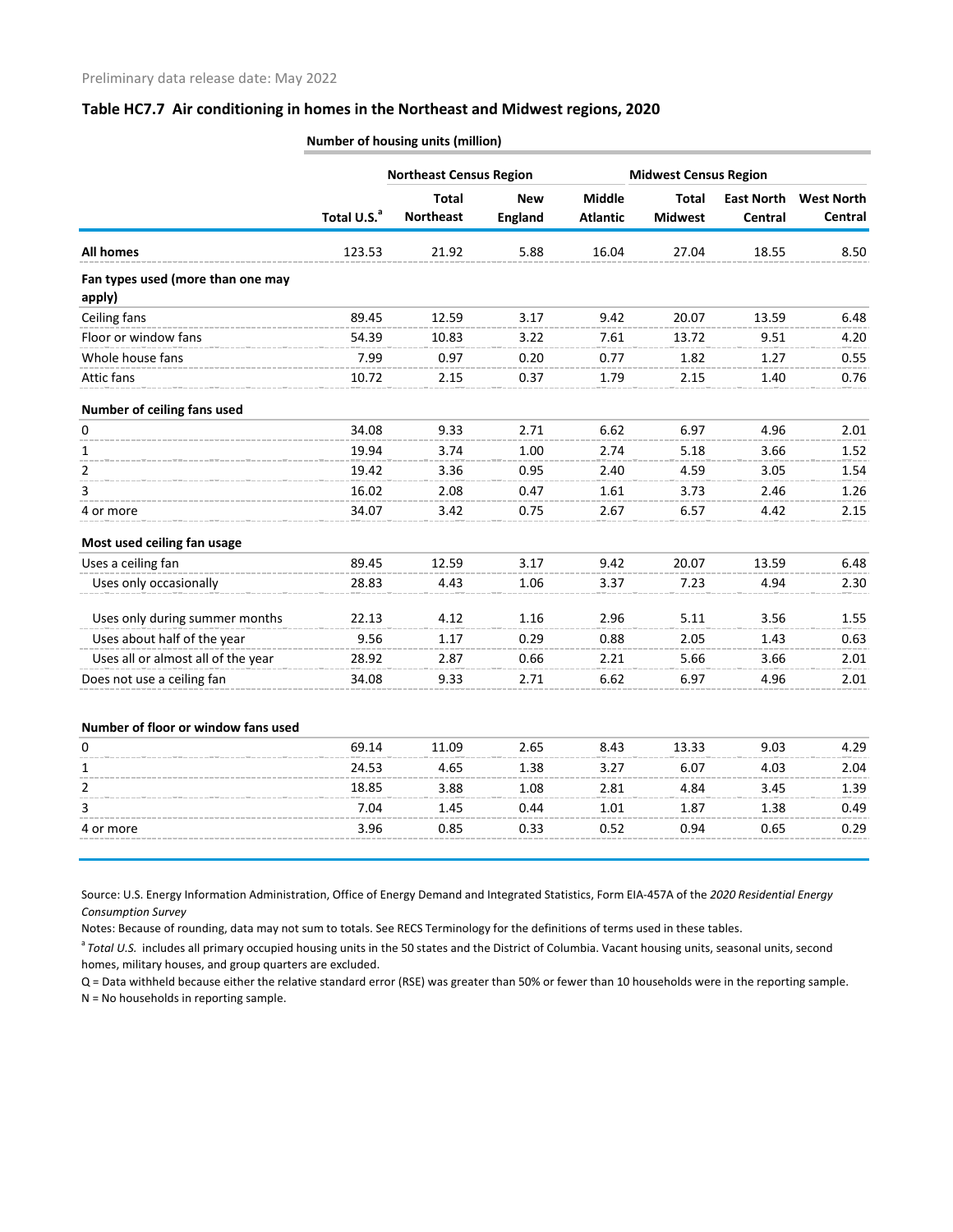|                                                                                                   |                         | <b>Northeast Census Region</b>   |                              |                                  | <b>Midwest Census Region</b>   |                              |                              |
|---------------------------------------------------------------------------------------------------|-------------------------|----------------------------------|------------------------------|----------------------------------|--------------------------------|------------------------------|------------------------------|
|                                                                                                   | Total U.S. <sup>a</sup> | <b>Total</b><br><b>Northeast</b> | <b>New</b><br><b>England</b> | <b>Middle</b><br><b>Atlantic</b> | <b>Total</b><br><b>Midwest</b> | <b>East North</b><br>Central | <b>West North</b><br>Central |
| <b>All homes</b>                                                                                  | 0.00                    | 0.00                             | 0.00                         | 0.00                             | 0.00                           | 0.00                         | 0.00                         |
| Air-conditioning equipment                                                                        |                         |                                  |                              |                                  |                                |                              |                              |
| Uses air-conditioning equipment                                                                   | 0.36                    | 0.67                             | 1.25                         | 0.75                             | 0.57                           | 0.76                         | 0.72                         |
| Does not use air-conditioning<br>equipment                                                        | 2.70                    | 5.15                             | 6.67                         | 6.82                             | 7.31                           | 8.60                         | 12.70                        |
| Apartment primarily air conditioned<br>by equipment that serves multiple<br>units in the building |                         |                                  |                              |                                  |                                |                              |                              |
| Yes                                                                                               | 4.12                    | 8.44                             | 13.82                        | 9.64                             | 8.30                           | 10.87                        | 10.66                        |
| No                                                                                                | 1.64                    | 2.22                             | 3.63                         | 2.59                             | 3.75                           | 4.92                         | 5.19                         |
| Does not use air-conditioning                                                                     |                         |                                  |                              |                                  |                                |                              |                              |
| equipment<br>Not asked (single family and mobile                                                  | 3.88                    | 8.20                             | 9.36                         | 12.10                            | 12.45                          | 15.27                        | 21.57                        |
| homes)                                                                                            | 0.00                    | 0.00                             | 0.00                         | 0.00                             | 0.00                           | 0.00                         | 0.00                         |
| Main type of air-conditioning<br>equipment used                                                   |                         |                                  |                              |                                  |                                |                              |                              |
| Central air-conditioning equipment                                                                |                         |                                  |                              |                                  |                                |                              |                              |
| (including central heat pump)                                                                     | 0.57                    | 2.17                             | 3.37                         | 2.46                             | 1.14                           | 1.50                         | 1.36                         |
| Ductless heat pump (mini-split)                                                                   | 6.82                    | 8.19                             | 8.21                         | 12.89                            | 21.07                          | 37.70                        | 24.34                        |
| Window or wall air conditioner                                                                    | 2.05                    | 2.16                             | 2.91                         | 2.70                             | 4.31                           | 5.43                         | 5.84                         |
| Portable air conditioner                                                                          | 5.77                    | 8.95                             | 9.97                         | 11.84                            | 19.54                          | 21.62                        | 33.34                        |
| Evaporative or swamp cooler                                                                       | 8.39                    | 80.95                            | 100.71                       | 100.37                           | 0.00                           | 0.00                         | 0.00                         |
| Does not use air-conditioning<br>equipment                                                        | 2.70                    | 5.15                             | 6.67                         | 6.82                             | 7.31                           | 8.60                         | 12.70                        |
| Main air-conditioning equipment age                                                               |                         |                                  |                              |                                  |                                |                              |                              |
| Less than 2 years old                                                                             | 2.46                    | 4.58                             | 6.56                         | 5.40                             | 5.20                           | 6.97                         | 7.19                         |
| 2 to 4 years old                                                                                  | 1.90                    | 3.04                             | 5.35                         | 4.27                             | 4.95                           | 5.96                         | 7.43                         |
| 5 to 9 years old                                                                                  | 1.35                    | 2.91                             | 4.35                         | 3.74                             | 3.21                           | 4.32                         | 4.27                         |
| 10 to 14 years old                                                                                | 1.99                    | 3.78                             | 7.46                         | 4.44                             | 4.59                           | 6.06                         | 6.01                         |
| 15 to 19 years old                                                                                | 2.71                    | 7.09                             | 10.99                        | 8.76                             | 5.45                           | 7.50                         | 7.30                         |
| 20 or more years old                                                                              | 3.06                    | 5.93                             | 10.39                        | 6.92                             | 5.88                           | 6.50                         | 8.58                         |
| Does not use air-conditioning                                                                     |                         |                                  |                              |                                  |                                |                              |                              |
| equipment                                                                                         | 2.70                    | 5.15                             | 6.67                         | 6.82                             | 7.31                           | 8.60                         | 12.70                        |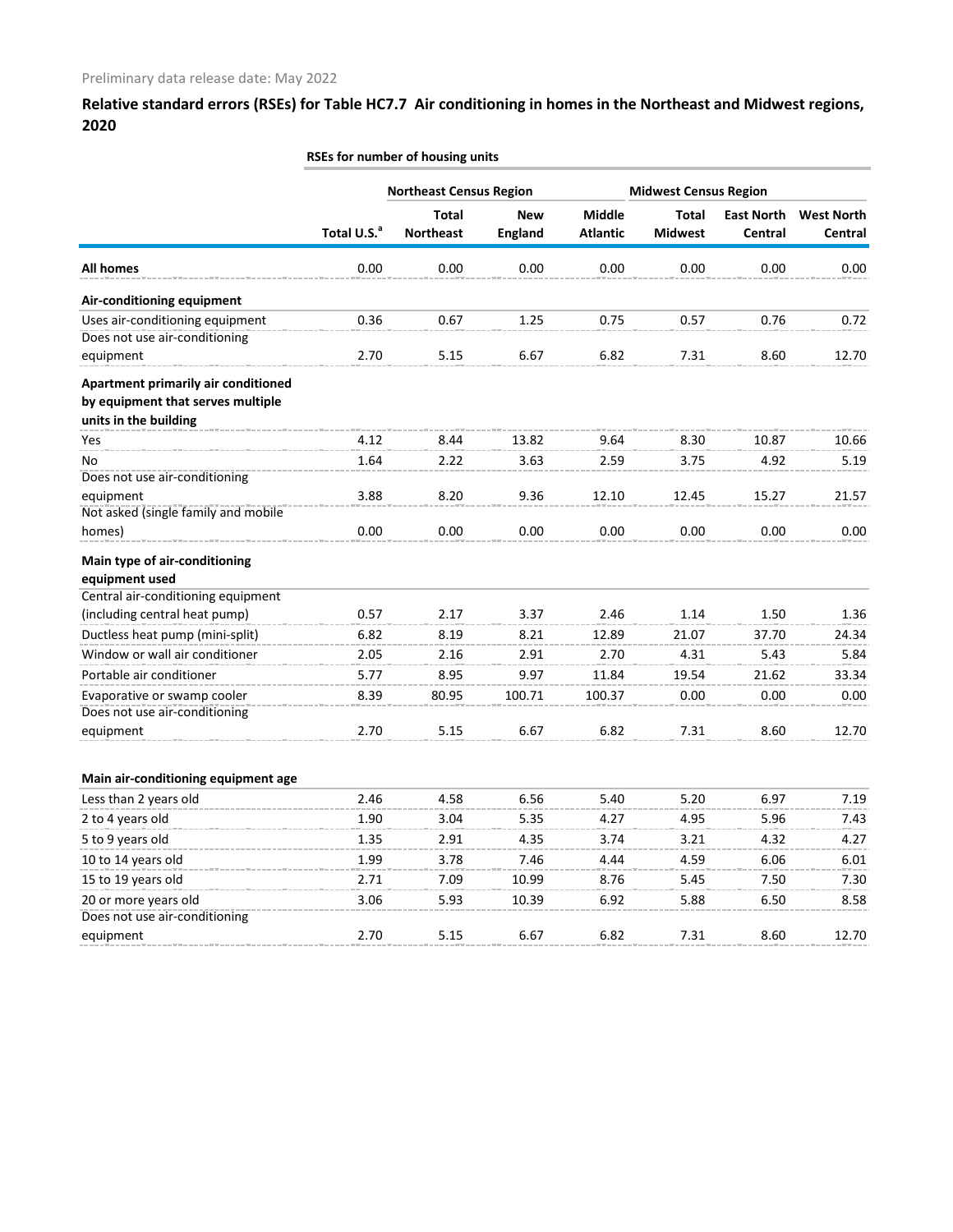|                                                                         |                         | <b>Northeast Census Region</b>   |                              |                                  | <b>Midwest Census Region</b>   |                              |                              |
|-------------------------------------------------------------------------|-------------------------|----------------------------------|------------------------------|----------------------------------|--------------------------------|------------------------------|------------------------------|
|                                                                         | Total U.S. <sup>a</sup> | <b>Total</b><br><b>Northeast</b> | <b>New</b><br><b>England</b> | <b>Middle</b><br><b>Atlantic</b> | <b>Total</b><br><b>Midwest</b> | <b>East North</b><br>Central | <b>West North</b><br>Central |
| <b>All homes</b>                                                        | 0.00                    | 0.00                             | 0.00                         | 0.00                             | 0.00                           | 0.00                         | 0.00                         |
| Secondary type of air-conditioning                                      |                         |                                  |                              |                                  |                                |                              |                              |
| equipment used                                                          |                         |                                  |                              |                                  |                                |                              |                              |
| No other equipment used                                                 | 0.48                    | 1.03                             | 1.66                         | 1.12                             | 0.78                           | 1.03                         | 1.03                         |
| Central air-conditioning equipment                                      |                         |                                  |                              |                                  |                                |                              |                              |
| (including central heat pump)                                           | 9.79                    | 26.98                            | 44.58                        | 30.05                            | 24.44                          | 34.53                        | 32.07                        |
| Ductless heat pump (mini-split)                                         | 10.68                   | 20.46                            | 25.88                        | 23.94                            | 24.54                          | 31.85                        | 34.04                        |
| Window or wall air conditioner                                          | 4.16                    | 8.55                             | 13.69                        | 10.88                            | 9.51                           | 11.33                        | 13.98                        |
| Portable air conditioner                                                | 5.52                    | 13.50                            | 16.75                        | 17.52                            | 13.52                          | 15.69                        | 20.38                        |
| Evaporative or swamp cooler                                             | 15.63                   | 73.46                            | 0.00                         | 73.46                            | 70.33                          | 100.22                       | 101.42                       |
| Does not use air-conditioning                                           |                         |                                  |                              |                                  |                                |                              |                              |
| equipment                                                               | 2.70                    | 5.15                             | 6.67                         | 6.82                             | 7.31                           | 8.60                         | 12.70                        |
| Number of ductless heat pump<br>indoor units                            |                         |                                  |                              |                                  |                                |                              |                              |
| One                                                                     | 9.21                    | 15.05                            | 16.03                        | 20.96                            | 19.64                          | 29.92                        | 26.47                        |
| Two                                                                     | 10.49                   | 15.17                            | 16.35                        | 22.46                            | 34.19                          | 58.66                        | 44.14                        |
| Three                                                                   | 16.59                   | 19.58                            | 26.23                        | 24.61                            | 47.63                          | 69.38                        | 67.80                        |
|                                                                         | 13.67                   | 17.85                            | 24.03                        | 23.19                            | 59.98                          | 100.15                       | 70.56                        |
| Four or more                                                            |                         |                                  |                              |                                  |                                |                              |                              |
| Does not use a ductless heat pump<br>Does not use air-conditioning      | 0.38                    | 0.83                             | 1.47                         | 0.91                             | 0.59                           | 0.81                         | 0.80                         |
| equipment                                                               | 2.70                    | 5.15                             | 6.67                         | 6.82                             | 7.31                           | 8.60                         | 12.70                        |
|                                                                         |                         |                                  |                              |                                  |                                |                              |                              |
| Number of window or wall air<br>conditioners used                       |                         |                                  |                              |                                  |                                |                              |                              |
|                                                                         |                         |                                  |                              |                                  |                                |                              |                              |
| One                                                                     | 2.63                    | 5.18                             | 6.56                         | 6.51                             | 4.76                           | 5.96                         | 7.55                         |
| Two                                                                     | 3.21                    | 4.50                             | 7.32                         | 5.04                             | 7.85                           | 10.35                        | 11.76                        |
| Three                                                                   | 4.52                    | 6.58                             | 8.79                         | 7.51                             | 13.69                          | 14.67                        | 23.64                        |
| Four or more                                                            | 6.10                    | 8.25                             | 12.65                        | 10.01                            | 22.04                          | 25.32                        | 37.94                        |
| Does not use window or wall air                                         |                         |                                  |                              |                                  |                                |                              |                              |
| conditioners                                                            | 0.58                    | 2.17                             | 2.90                         | 2.52                             | 1.29                           | 1.67                         | 1.48                         |
| Does not use air-conditioning<br>equipment                              | 2.70                    | 5.15                             | 6.67                         | 6.82                             | 7.31                           | 8.60                         | 12.70                        |
|                                                                         |                         |                                  |                              |                                  |                                |                              |                              |
| Number of portable air conditioners<br>used                             |                         |                                  |                              |                                  |                                |                              |                              |
|                                                                         | 4.80                    | 10.34                            | 11.35                        | 13.77                            | 13.69                          | 15.87                        | 20.79                        |
| One                                                                     |                         |                                  |                              |                                  |                                |                              |                              |
| Two                                                                     | 9.08                    | 12.60                            | 19.81                        | 15.76                            | 22.09                          | 25.98                        | 37.03                        |
| Three                                                                   | 15.80                   | 24.52                            | 34.61                        | 37.98                            | 43.53                          | 59.42                        | 61.69                        |
| Four or more                                                            | 23.68                   | 38.29                            | 38.29                        | 0.00                             | 0.00                           | 0.00                         | 0.00                         |
| Does not use portable air conditioners<br>Does not use air-conditioning | 0.43                    | 0.89                             | 1.53                         | 1.08                             | 0.63                           | 0.86                         | 0.80                         |
| equipment                                                               | 2.70                    | 5.15                             | 6.67                         | 6.82                             | 7.31                           | 8.60                         | 12.70                        |
|                                                                         |                         |                                  |                              |                                  |                                |                              |                              |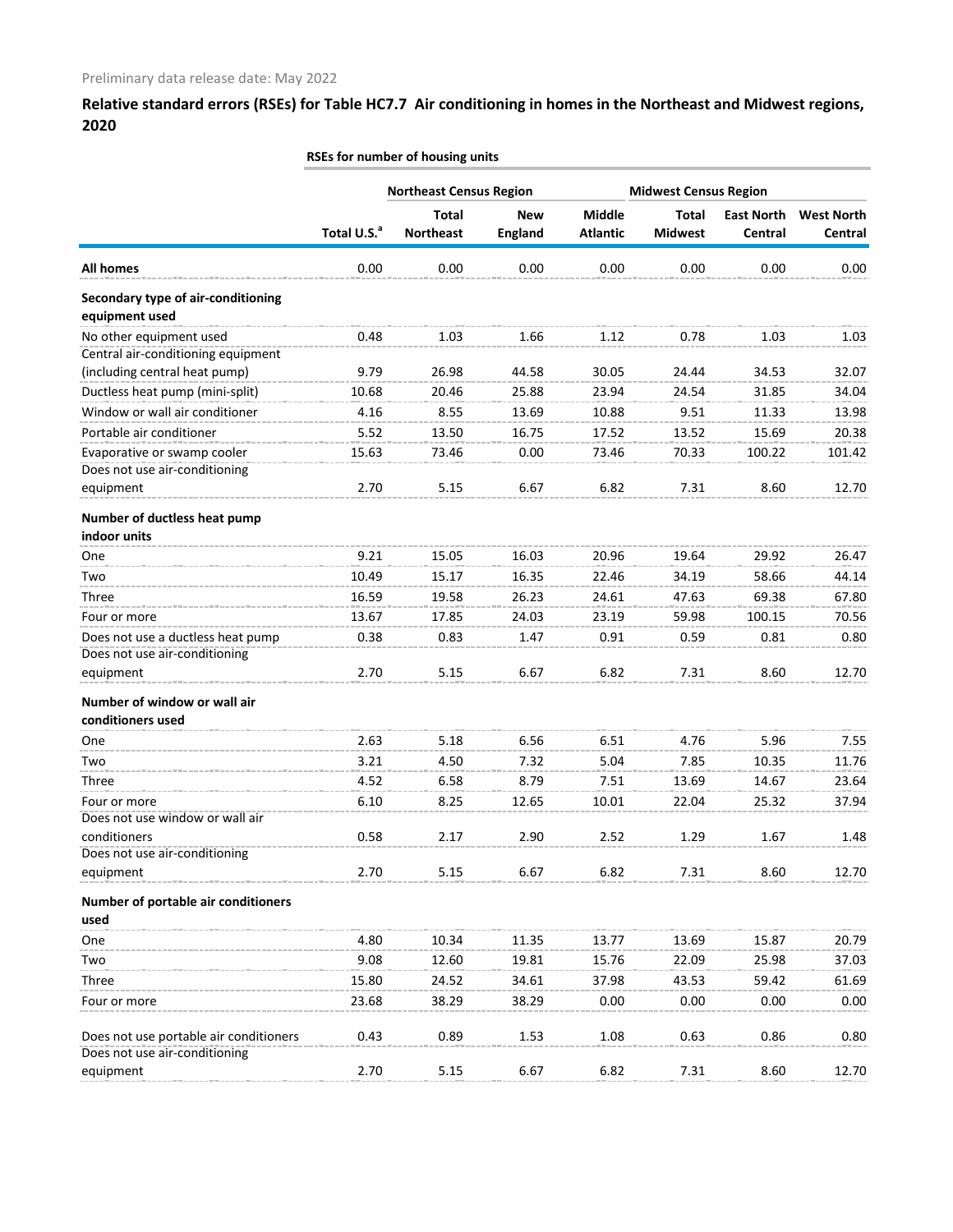|                                       |                         | <b>Northeast Census Region</b>   |                              |                                  | <b>Midwest Census Region</b>   |                              |                              |
|---------------------------------------|-------------------------|----------------------------------|------------------------------|----------------------------------|--------------------------------|------------------------------|------------------------------|
|                                       | Total U.S. <sup>a</sup> | <b>Total</b><br><b>Northeast</b> | <b>New</b><br><b>England</b> | <b>Middle</b><br><b>Atlantic</b> | <b>Total</b><br><b>Midwest</b> | <b>East North</b><br>Central | <b>West North</b><br>Central |
| <b>All homes</b>                      | 0.00                    | 0.00                             | 0.00                         | 0.00                             | 0.00                           | 0.00                         | 0.00                         |
| Has thermostat                        |                         |                                  |                              |                                  |                                |                              |                              |
| Yes                                   | 0.34                    | 0.70                             | 0.96                         | 0.87                             | 0.46                           | 0.62                         | 0.84                         |
| Smart or internet-connected           |                         |                                  |                              |                                  |                                |                              |                              |
| thermostat                            | 2.22                    | 5.88                             | 8.59                         | 7.53                             | 5.13                           | 6.53                         | 8.08                         |
| Programmable thermostat               | 0.88                    | 2.36                             | 3.62                         | 2.80                             | 1.96                           | 2.41                         | 3.17                         |
| Non-programmable thermostat           | 1.29                    | 2.08                             | 2.87                         | 2.66                             | 2.49                           | 3.20                         | 3.50                         |
| No.                                   | 2.69                    | 3.96                             | 10.54                        | 4.17                             | 7.17                           | 10.31                        | 13.55                        |
| Does not use heating or air-          |                         |                                  |                              |                                  |                                |                              |                              |
| conditioning equipment                | 8.80                    | 45.69                            | 63.16                        | 58.73                            | 42.64                          | 55.81                        | 65.24                        |
| Air-conditioning equipment control    |                         |                                  |                              |                                  |                                |                              |                              |
| Sets one temperature and leaves it    |                         |                                  |                              |                                  |                                |                              |                              |
| there most of the time                | 1.23                    | 3.49                             | 5.20                         | 4.12                             | 2.17                           | 2.96                         | 2.54                         |
| Manually adjusts the temperature      | 1.60                    | 3.86                             | 6.10                         | 4.94                             | 3.75                           | 4.42                         | 5.47                         |
| Programmable or smart thermostat      |                         |                                  |                              |                                  |                                |                              |                              |
| automatically adjusts the temperature | 1.72                    | 4.70                             | 7.39                         | 5.90                             | 3.57                           | 4.85                         | 6.58                         |
| Turns equipment on or off as needed   | 2.02                    | 2.76                             | 4.03                         | 3.41                             | 4.32                           | 5.68                         | 6.88                         |
| Household does not have control over  |                         |                                  |                              |                                  |                                |                              |                              |
| the air-conditioning equipment        | 5.17                    | 7.85                             | 14.89                        | 8.86                             | 14.44                          | 19.54                        | 25.06                        |
| Controls air-conditioning equipment   |                         |                                  |                              |                                  |                                |                              |                              |
| some other way                        | 59.14                   | 100.18                           | 0.00                         | 100.18                           | 100.40                         | 100.40                       | 0.00                         |
| Does not use air-conditioning         |                         |                                  |                              |                                  |                                |                              |                              |
| equipment                             | 2.70                    | 5.15                             | 6.67                         | 6.82                             | 7.31                           | 8.60                         | 12.70                        |
| Summer indoor daytime temperature     |                         |                                  |                              |                                  |                                |                              |                              |
| when someone is home                  |                         |                                  |                              |                                  |                                |                              |                              |
| 69 degrees or less                    | 1.60                    | 2.76                             | 4.08                         | 3.53                             | 3.80                           | 4.81                         | 5.79                         |
| 70 degrees                            | 2.03                    | 4.48                             | 5.88                         | 5.21                             | 4.16                           | 5.46                         | 5.64                         |
| 71 to 73 degrees                      | 1.51                    | 4.09                             | 5.97                         | 4.69                             | 3.04                           | 4.22                         | 4.47                         |
| 74 to 76 degrees                      | 1.49                    | 4.01                             | 6.60                         | 4.83                             | 2.84                           | 3.81                         | 4.91                         |
| 77 to 79 degrees                      | 2.57                    | 8.55                             | 14.13                        | 10.50                            | 5.48                           | 7.88                         | 8.70                         |
| 80 degrees or more                    | 3.78                    | 10.63                            | 13.56                        | 14.15                            | 11.65                          | 15.93                        | 16.00                        |
| Does not use air-conditioning         |                         |                                  |                              |                                  |                                |                              |                              |
| equipment                             | 2.70                    | 5.15                             | 6.67                         | 6.82                             | 7.31                           | 8.60                         | 12.70                        |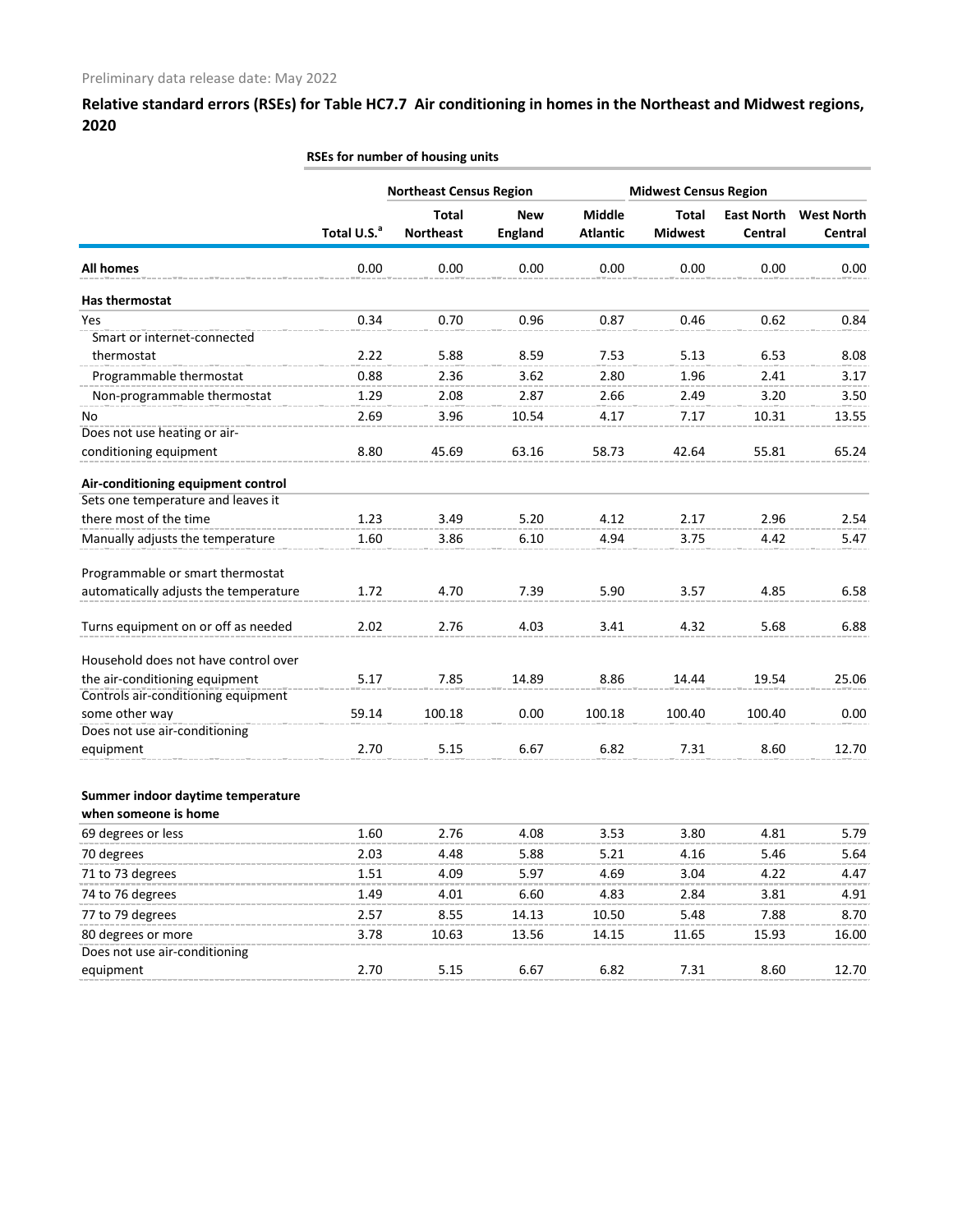|                                                          |                         | <b>Northeast Census Region</b>   |                              |                           | <b>Midwest Census Region</b>   |                              |                              |
|----------------------------------------------------------|-------------------------|----------------------------------|------------------------------|---------------------------|--------------------------------|------------------------------|------------------------------|
|                                                          | Total U.S. <sup>a</sup> | <b>Total</b><br><b>Northeast</b> | <b>New</b><br><b>England</b> | Middle<br><b>Atlantic</b> | <b>Total</b><br><b>Midwest</b> | <b>East North</b><br>Central | <b>West North</b><br>Central |
| <b>All homes</b>                                         | 0.00                    | 0.00                             | 0.00                         | 0.00                      | 0.00                           | 0.00                         | 0.00                         |
| Summer indoor daytime temperature<br>when no one is home |                         |                                  |                              |                           |                                |                              |                              |
| 69 degrees or less                                       | 1.89                    | 3.32                             | 5.54                         | 3.86                      | 4.15                           | 5.09                         | 5.82                         |
| 70 degrees                                               | 2.28                    | 4.98                             | 7.27                         | 5.98                      | 4.41                           | 5.96                         | 6.76                         |
| 71 to 73 degrees                                         | 1.80                    | 5.19                             | 8.76                         | 6.01                      | 3.10                           | 3.74                         | 5.53                         |
| 74 to 76 degrees                                         | 1.51                    | 3.70                             | 4.99                         | 4.65                      | 3.17                           | 4.24                         | 4.79                         |
| 77 to 79 degrees                                         | 2.07                    | 5.46                             | 10.55                        | 6.91                      | 5.27                           | 6.46                         | 7.74                         |
| 80 degrees or more                                       | 2.14                    | 4.14                             | 8.41                         | 5.13                      | 6.18                           | 8.08                         | 9.26                         |
| Does not use air-conditioning                            |                         |                                  |                              |                           |                                |                              |                              |
| equipment                                                | 2.70                    | 5.15                             | 6.67                         | 6.82                      | 7.31                           | 8.60                         | 12.70                        |
| Summer indoor temperature at night                       |                         |                                  |                              |                           |                                |                              |                              |
| 69 degrees or less                                       | 1.29                    | 2.69                             | 3.50                         | 3.37                      | 2.90                           | 3.86                         | 4.82                         |
| 70 degrees                                               | 2.02                    | 4.61                             | 5.87                         | 5.32                      | 4.01                           | 4.83                         | 5.72                         |
| 71 to 73 degrees                                         | 1.73                    | 4.13                             | 6.96                         | 5.08                      | 3.37                           | 4.91                         | 4.35                         |
| 74 to 76 degrees                                         | 1.55                    | 4.40                             | 8.01                         | 5.18                      | 3.29                           | 4.10                         | 5.96                         |
| 77 to 79 degrees                                         | 3.09                    | 11.19                            | 18.51                        | 12.87                     | 5.97                           | 7.50                         | 9.64                         |
| 80 degrees or more                                       | 4.89                    | 11.66                            | 14.36                        | 15.39                     | 11.60                          | 16.44                        | 17.05                        |
| Does not use air-conditioning                            |                         |                                  |                              |                           |                                |                              |                              |
| equipment                                                | 2.70                    | 5.15                             | 6.67                         | 6.82                      | 7.31                           | 8.60                         | 12.70                        |
| <b>Air-conditioned basement</b>                          |                         |                                  |                              |                           |                                |                              |                              |
| Yes                                                      | 1.74                    | 4.63                             | 9.91                         | 5.14                      | 2.24                           | 3.12                         | 2.61                         |
| No                                                       | 1.80                    | 2.28                             | 2.45                         | 2.87                      | 3.40                           | 4.38                         | 5.90                         |
| Not asked (air-conditioned homes                         |                         |                                  |                              |                           |                                |                              |                              |
| with no basement)                                        | 0.62                    | 5.37                             | 11.58                        | 5.85                      | 3.25                           | 4.39                         | 6.11                         |
| Not asked (un-air-conditioned homes,                     |                         |                                  |                              |                           |                                |                              |                              |
| apartments, and mobile homes)                            | 0.58                    | 0.99                             | 1.44                         | 1.09                      | 1.41                           | 1.74                         | 1.83                         |
| <b>Air-conditioned attic</b>                             |                         |                                  |                              |                           |                                |                              |                              |
| Yes                                                      | 5.62                    | 11.87                            | 23.26                        | 13.59                     | 9.97                           | 13.29                        | 16.91                        |
| No                                                       | 0.76                    | 1.88                             | 2.29                         | 2.50                      | 1.53                           | 2.13                         | 2.21                         |
| Not asked (air-conditioned homes                         |                         |                                  |                              |                           |                                |                              |                              |
| with no attic)                                           | 1.56                    | 3.19                             | 5.58                         | 3.75                      | 2.70                           | 3.87                         | 3.92                         |
| Not asked (un-air-conditioned homes,                     |                         |                                  |                              |                           |                                |                              |                              |
| apartments, and mobile homes)                            | 0.58                    | 0.99                             | 1.44                         | 1.09                      | 1.41                           | 1.74                         | 1.83                         |
|                                                          |                         |                                  |                              |                           |                                |                              |                              |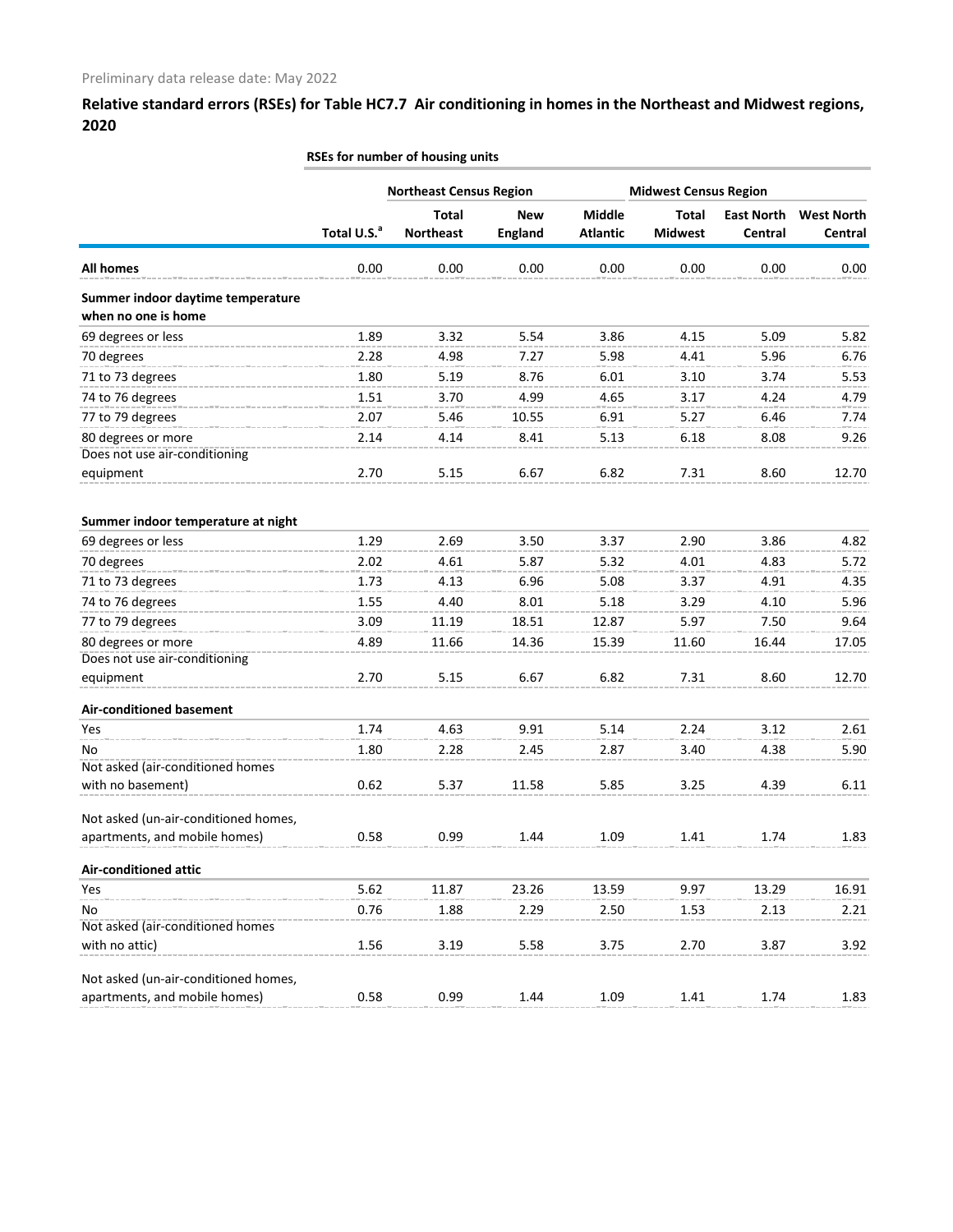|                                      |                         | RSEs for number of housing units |                |                 |                              |                   |                   |
|--------------------------------------|-------------------------|----------------------------------|----------------|-----------------|------------------------------|-------------------|-------------------|
|                                      |                         | <b>Northeast Census Region</b>   |                |                 | <b>Midwest Census Region</b> |                   |                   |
|                                      |                         | <b>Total</b>                     | <b>New</b>     | <b>Middle</b>   | <b>Total</b>                 | <b>East North</b> | <b>West North</b> |
|                                      | Total U.S. <sup>a</sup> | <b>Northeast</b>                 | <b>England</b> | <b>Atlantic</b> | <b>Midwest</b>               | Central           | Central           |
| <b>All homes</b>                     | 0.00                    | 0.00                             | 0.00           | 0.00            | 0.00                         | 0.00              | 0.00              |
| Air-conditioned attached garage      |                         |                                  |                |                 |                              |                   |                   |
| Yes                                  | 6.88                    | 22.64                            | 30.93          | 25.81           | 12.37                        | 18.62             | 15.55             |
| No                                   | 0.67                    | 1.92                             | 3.27           | 2.45            | 1.54                         | 2.05              | 2.06              |
| Not asked (air-conditioned homes     |                         |                                  |                |                 |                              |                   |                   |
| with no attached garage)             | 1.37                    | 2.60                             | 3.25           | 3.34            | 2.54                         | 3.50              | 4.05              |
| Not asked (un-air-conditioned homes, |                         |                                  |                |                 |                              |                   |                   |
| apartments, and mobile homes)        | 0.58                    | 0.99                             | 1.44           | 1.09            | 1.41                         | 1.74              | 1.83              |
| Dehumidifier usage                   |                         |                                  |                |                 |                              |                   |                   |
| Uses a dehumidifier                  | 1.57                    | 2.38                             | 3.37           | 3.12            | 2.63                         | 3.40              | 4.02              |
| Uses only occasionally               | 5.43                    | 10.58                            | 15.41          | 13.06           | 9.91                         | 15.15             | 10.94             |
| Uses only during summer months       | 2.63                    | 4.20                             | 5.64           | 5.84            | 4.08                         | 4.96              | 5.45              |
| Uses about half of the year          | 5.38                    | 7.86                             | 8.24           | 10.05           | 8.89                         | 10.17             | 14.62             |
| Uses all or almost all of the year   | 3.33                    | 5.22                             | 10.10          | 6.31            | 5.68                         | 6.81              | 10.53             |
| Does not use a dehumidifier          | 0.31                    | 1.00                             | 1.60           | 1.25            | 1.11                         | 1.47              | 1.57              |
| Fan types used (more than one may    |                         |                                  |                |                 |                              |                   |                   |
| apply)                               |                         |                                  |                |                 |                              |                   |                   |
| Ceiling fans                         | 0.49                    | 1.34                             | 2.16           | 1.82            | 1.05                         | 1.24              | 1.48              |
| Floor or window fans                 | 0.71                    | 1.67                             | 2.52           | 1.97            | 1.49                         | 1.80              | 2.58              |
| Whole house fans                     | 2.75                    | 7.78                             | 13.64          | 9.03            | 6.39                         | 7.57              | 10.36             |
| Attic fans                           | 2.19                    | 4.57                             | 8.10           | 4.97            | 5.46                         | 7.27              | 7.35              |
| Number of ceiling fans used          |                         |                                  |                |                 |                              |                   |                   |
| 0                                    | 1.30                    | 1.81                             | 253            | 2.60            | 3.03.                        | 3.39              | 4.78              |
| 1                                    | 1.98                    | 3.56                             | 5.62           | 5.05            | 3.95                         | 4.83              | 6.18              |
| 2                                    | 1.63                    | 3.88                             | 5.51           | 5.42            | 4.11                         | 5.36              | 6.01              |
| 3                                    | 1.95                    | 4.97                             | 8.40           | 6.05            | 3.78                         | 5.29              | 6.48              |
| 4 or more                            | 1.16                    | 3.22                             | 7.38           | 3.99            | 2.73                         | 3.75              | 3.65              |
| Most used ceiling fan usage          |                         |                                  |                |                 |                              |                   |                   |
| Uses a ceiling fan                   | 0.49                    | 1.34                             | 2.16           | 1.82            | 1.05                         | 1.24              | 1.48              |
| Uses only occasionally               | 1.31                    | 3.57                             | 4.40           | 4.54            | 3.32                         | 4.11              | 5.04              |
|                                      |                         |                                  |                |                 |                              |                   |                   |
| Uses only during summer months       | 1.76                    | 2.96                             | 5.77           | 4.26            | 3.97                         | 5.50              | 5.17              |
| Uses about half of the year          | 3.28                    | 8.23                             | 10.89          | 10.62           | 6.80                         | 9.21              | 8.60              |
| Uses all or almost all of the year   | 1.36                    | 4.39                             | 7.25           | 5.10            | 3.17                         | 4.58              | 4.45              |
| Does not use a ceiling fan           | 1.30                    | 1.81                             | 2.53           | 2.60            | 3.03                         | 3.39              | 4.78              |